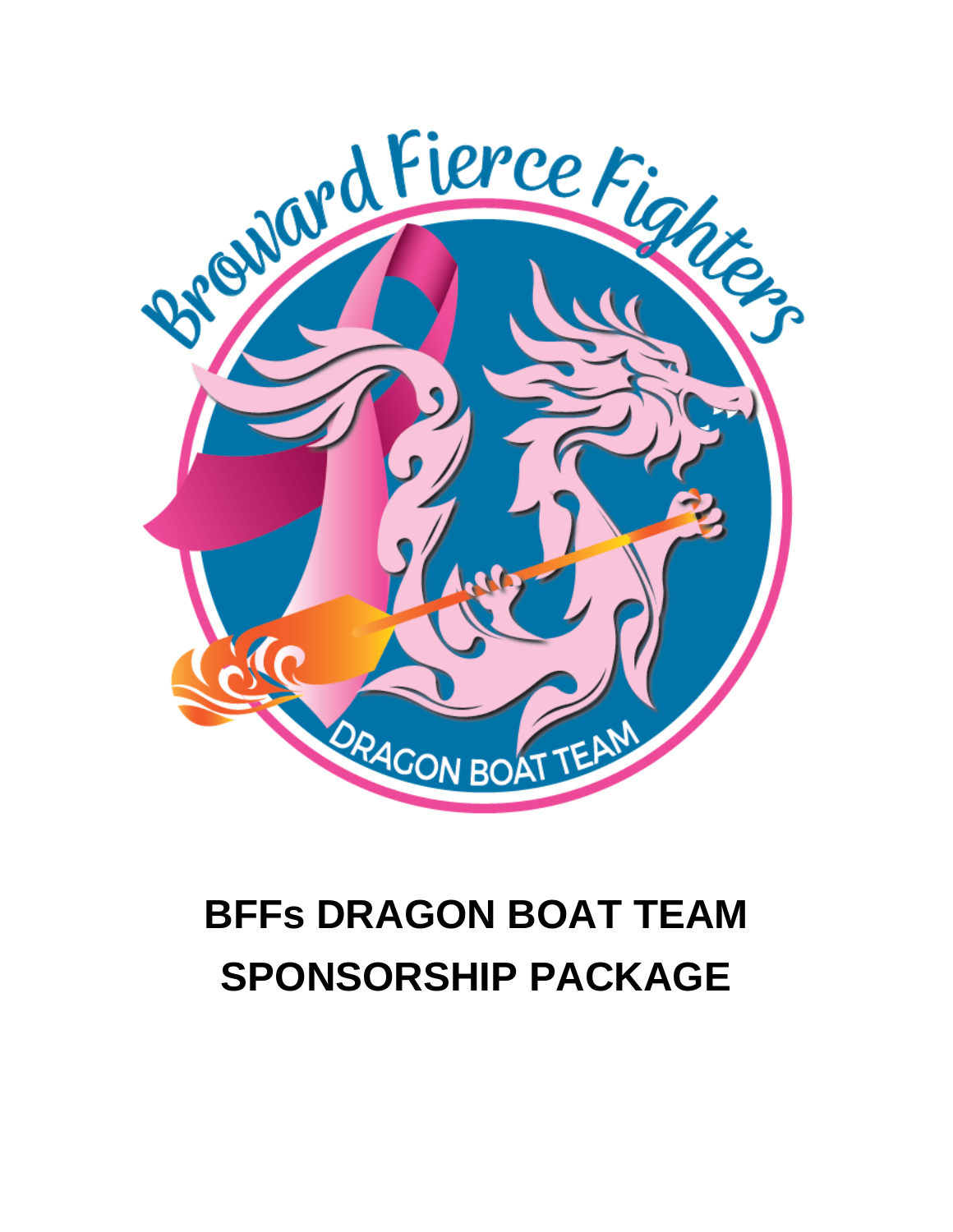## **About Dragon Boating**



Dragon Boat Racing has ancient Chinese origins and its history has been traced back to more than 2000 years. The first participants were

superstitious Chinese villagers who celebrated the 5th day of the 5th lunar month of the Chinese calendar. Racing was held to avert misfortune and encourage the rains needed for prosperity and the object of their worship was the dragon. The dragon of Asia has traditionally been a symbol of water. It is said to rule the rivers and seas and dominate the clouds and rains. Deeply rooted in rich Chinese culture, the dragon symbolizes strength, prosperity, and blessings.

## **Dragon Boating and Breast Cancer**

Dragon boating became associated with breast cancer survivors in 1996 because of Dr. Don McKenzie who is a sports medicine physician at the University of British Columbia. He recruited 24 breast cancer patients to participate in this sport which proved that upper body exercise was beneficial and reduced lymphedema contrary to common belief. In addition, the team provided emotional support, camaraderie and an information system for this deadly disease that now affects 1 in 8 women over their lifetimes.

## **Who We Are**

Broward Fierce Fighters, Inc is an organization founded in October 2016. Broward Fierce Fighters is a  $501(c)(3)$  non-profit organization focus on breast health awareness and well-being of breast cancer survivors. Membership is open to breast cancer survivors, their families, friends, and supporters. However, family friends and supporters will not be able to race with the team. Paddlers report increased fitness levels by being physically active and a sense of wellbeing and empowerment, which are important elements to minimize recurrence. We provide a strong support group, camaraderie, friendship, sisterhood, while having fun in the process.

## **Sponsorship Opportunities**

We are interested in partnerships with sponsors who are able to provide financial support for the equipment (dragon boat, paddles, vest, etc.), community outreach (mammography's, lymphedema therapy, education, awareness, emotional support, etc.), infrastructure (storage, trailer, bigfoot, insurance, etc.) travel to competitions (registration fee, hotels, etc.), and other costs this sport requires. Sponsors who share our values of teamwork, support and good health. Sponsors who might like to introduce this peaceful yet competitive sport, along with its fitness and teambuilding strengths, to their employees.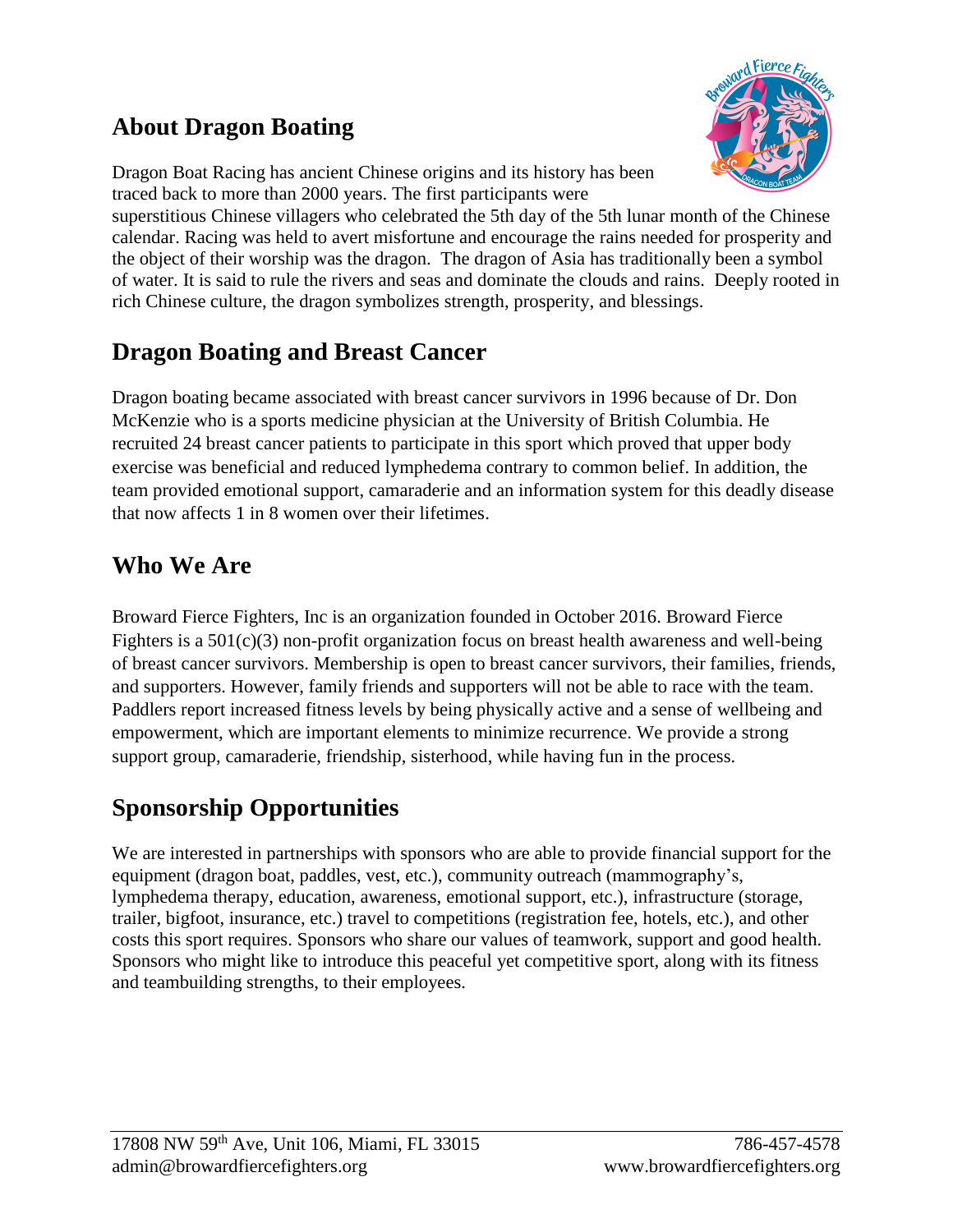#### **We have established five levels of annual sponsorship:**



Dragon's Head \$15,000 + Dragon's Tail \$10,000 – \$15,000 Paddle \$5,000-\$10,000 Drum \$1,000 - \$5000

Friends of BFFs Up to \$1,000

#### **Dragon's Head Emerald Sponsor**

The Dragon's Head Sponsor is our highest level with a value of \$15,000 or more annually. The recognition program includes:

- Company branding for 2 years on:
	- o Team boat (with sponsorship)
	- o Team uniform
	- o Team traveling banner
	- o Team website with link to sponsor site
- Exclusive hands-on paddling event with team
- One-time mailing opportunity utilizing proprietary team database
- Inclusion in all press releases
- Inclusion in all team outreach and event materials
- Exposure and acknowledgement in all broadcast, print, social media, and public relations opportunities
- Team appearances including:
	- o Company employee events
	- o Company educational events
	- o Check presentation
- Sponsorship plaque with team photo
- Invitations to team events

#### **Dragon's Tail Ruby Sponsor**

The commitment for a Dragon's Tail Sponsor is \$10,000 to \$15,000 annually. The recognition program includes:

- Company branding for 2 years on:
	- o Team uniform
	- o Team traveling banner
	- o Team website with link to sponsor site
- Exclusive hands-on paddling event with team
- One-time mailing opportunity utilizing proprietary team database
- Inclusion in all press releases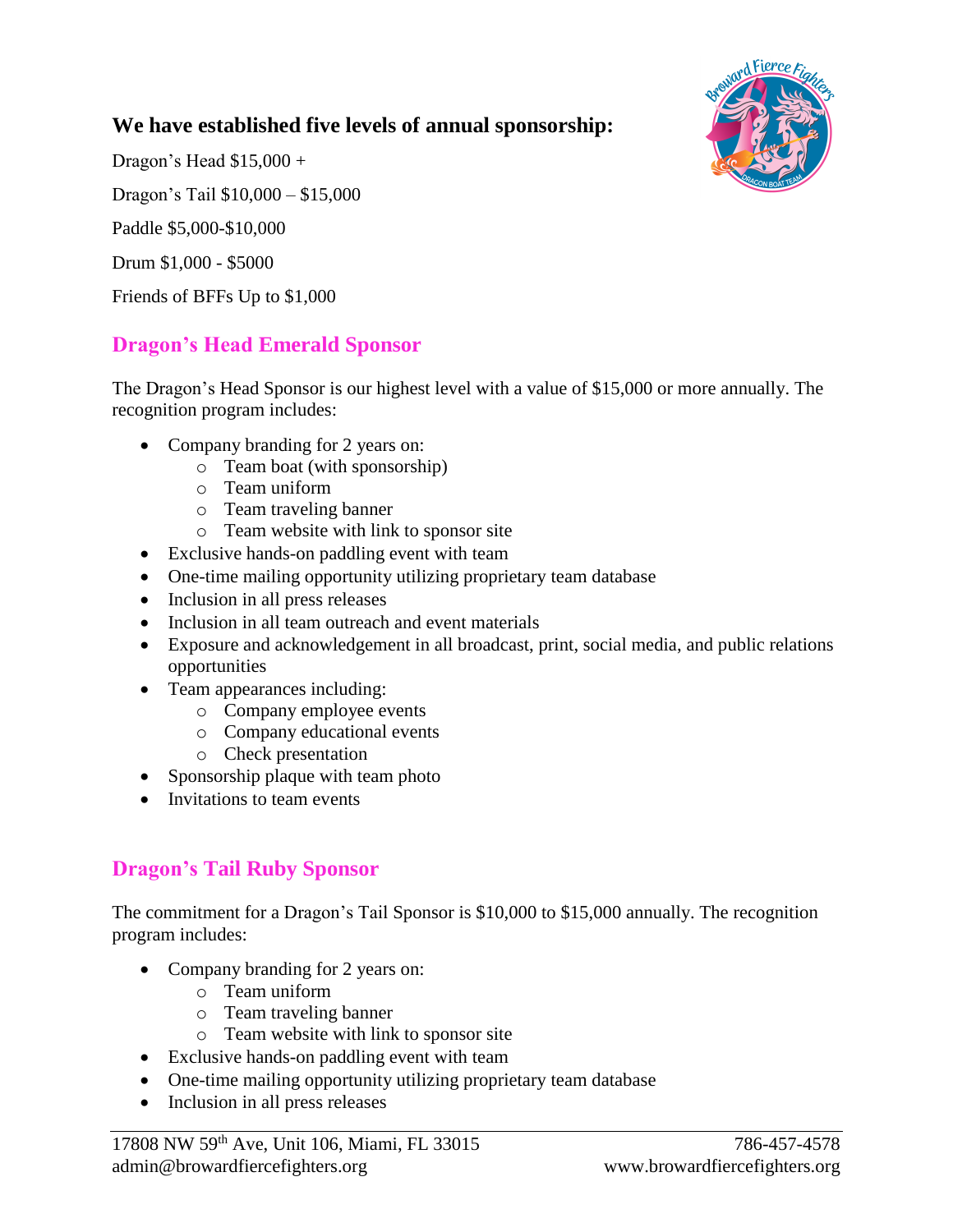- Inclusion in all team outreach and event materials
- Exposure and acknowledgement in all broadcast, print, social media, and public relations opportunities
- Team appearances including:
	- o Company employee events
	- o Company educational events
	- o Check presentation
- Sponsorship plaque with team photo
- Invitations to team events

### **Paddle Onyx Sponsor**

The level of commitment for a Paddle Sponsor is \$5,000 to \$10,000 annually. The recognition program includes:

- Company branding for one year
	- o Team traveling banner
	- o Team website with link to sponsor site
- Inclusion in all press release
- Inclusion in all outreach and event materials
- Sponsorship plaque with team photo
- Invitation to team events

#### **Drum Sapphire Sponsor**

The level of commitment for a Drum Sponsor is \$1,000 to \$5,000 annually. The recognition program includes:

- Company branding for one year on team website with link to sponsor site
- Inclusion in all press release
- Inclusion in all outreach and event materials
- Invitation to team events

#### **Friends of BFFs**

This level of sponsorship is designed to recognize companies, associations and individuals who support the Broward Fierce Fighters by contributing goods, services and funding up to \$1,000 yearly. If contribution is toward a specific fundraising event, recognition will include a mention in the event's program. We are grateful for all contributions and value all contributors.